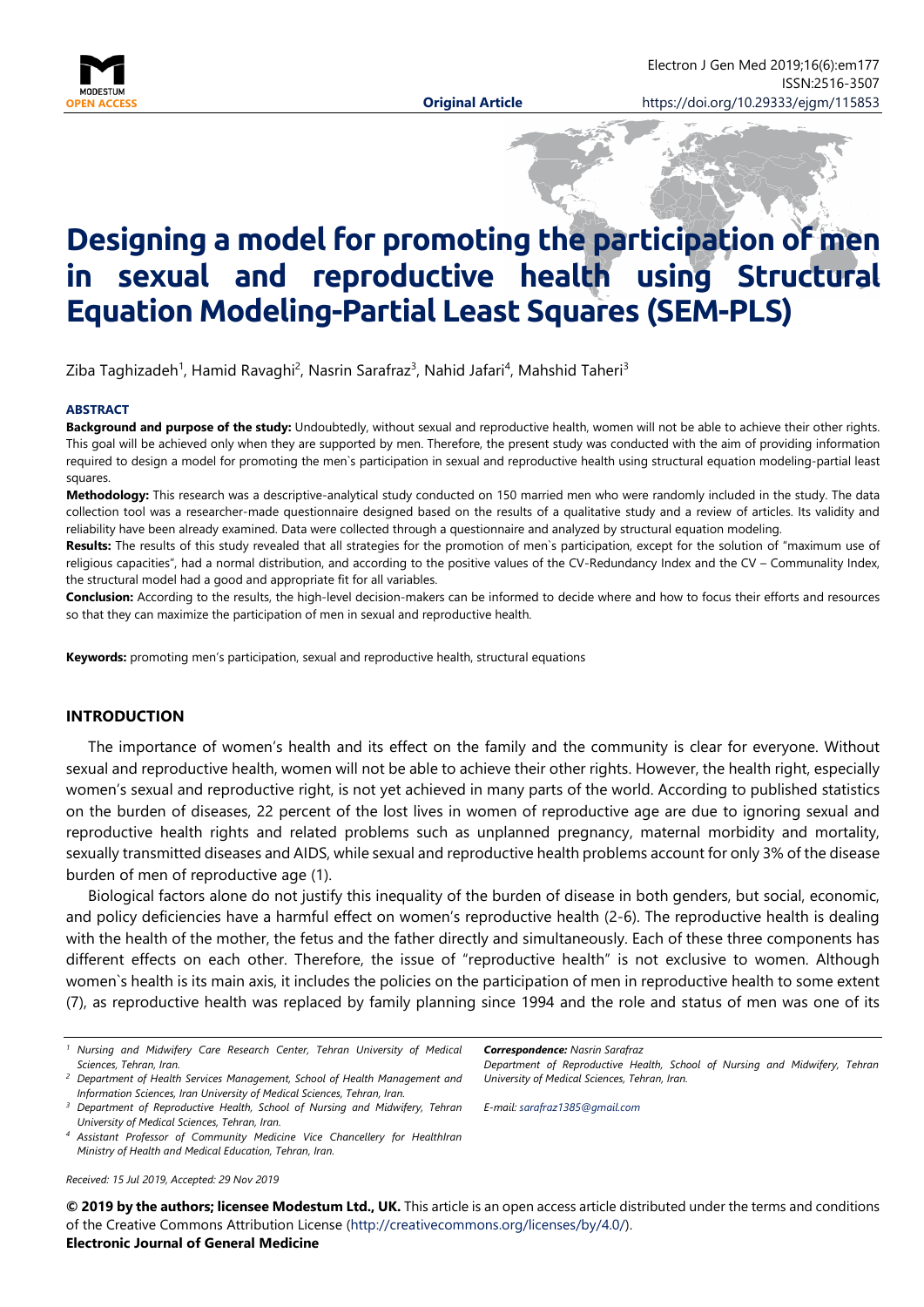aspects (8). The role of men in reproductive health varies. It includes a partner for women, spouse, father, family head, leadership in the community, and generally being involved in the economy, information, politics and programs. Therefore, the success of sexual and reproductive health programs depends on the attitude and performance of men (8).

The results of a research conducted by Afshani et al. (2008) showed that the role of men in health and reproductive control based on the theories of dissemination and economic theories in the reproductive area was very important, so that the level of modernity, the level of income and their educational level were associated with their health and reproductive control (9). Accordingly, when men do not pay attention to sexual and reproductive health issues at decision-making, occupational and family life levels for cultural, social and economic reasons, the dimensions of the current problems of women of reproductive ages increases dramatically. In addition, poor educational performance and low knowledge of men about the needs and issues of pregnancy are another factor that reduces men`s participation in sexual and reproductive health programs. Mortazavi and Mirzaei (2012) showed that the high level of men`s knowledge of their spouse problems and accompanying them to receive pregnancy care is a sign of the interest of men in reproductive health, but low knowledge of men about the needs of pregnant women and pregnancy problems are important barriers for men's supportive behaviors (10).

In this regard, Cappiello et al. (2017) showed that educational courses of sexual and reproductive health should be in priority of curricula and educational programs (11). Shahjahan et al. (2013) introduced the effective factors on men`s participation in reproductive health as higher levels of education, number of children, income, employment status, duration of marriage and access to media (12). Onyango et al. (2010) also showed that gender norms, negative cultural performance, and indifference of policy makers to these norms are among the most important factors affecting men's participation in sexual and reproductive health (13). In general, the results of this study suggested that men's participation in sexual and reproductive health programs is a multifactorial phenomenon. These factors include a set of cultural, social, family, political, economic and educational causes.

Given what was stated above and the importance of men in sexual and reproductive health, designing an applied model with the aim of developing and improving men's participation in sexual and reproductive health program is necessary. Therefore, this study was conducted with the aim of designing a model for promoting men`s participation in the sexual and reproductive health of their spouses (36-38).

#### **MATERIALS AND METHODS**

This research was a descriptive-analytical study conducted with the aim of determining the normal distribution of the strategies to promote the men`s participation and design a model in this regard. The research population included all married men. The required sample size was estimated to be 150 people according to the objectives of the design, type and method of the study and using the previous studies with an effect size of E.S=20% with a power of 80% and a 95% confidence and

$$
n' = \frac{\left(z_{1-\frac{\alpha}{2}} + z_{1-\beta}\right)^2}{\left(\frac{d}{2\delta}\right)^2}
$$

using the formula of the data collection tool was a questionnaire with 12 strategies for promoting men's participation in reproductive and sexual health. It was designed based on the results of a qualitative study and a review of the articles. The validity of the questionnaire was also examined using two convergent and divergent criteria that are specific to structural equations modeling.

Convergent validity refers to the ability of indicators of one dimension to explain that dimension and divergent validity implies that the research model structures should be more correlated with their own questions than the other structures (14). In this stage, the average of the variance extracted (AVE) criterion was used to assess the convergent validity (39,40). The criterion value to accept it, was 0.4 (14). In this study, as shown in **Table 1**, the AVE values for all structures of the questionnaire were higher than the standard 0.4, indicating that it was an acceptable value for the convergent validity of the tool for measuring these structures (41).

In order to calculate the divergent validity, the correlation of each model structure with its own versus correlation with other structure of the model was examined. It was performed by comparing the AVE of each structure (values substituted in the diameter of the matrix) with the values of the correlation coefficient between the structures. As the results of this study showed, since the correlation coefficients of each structure with the structure itself were more than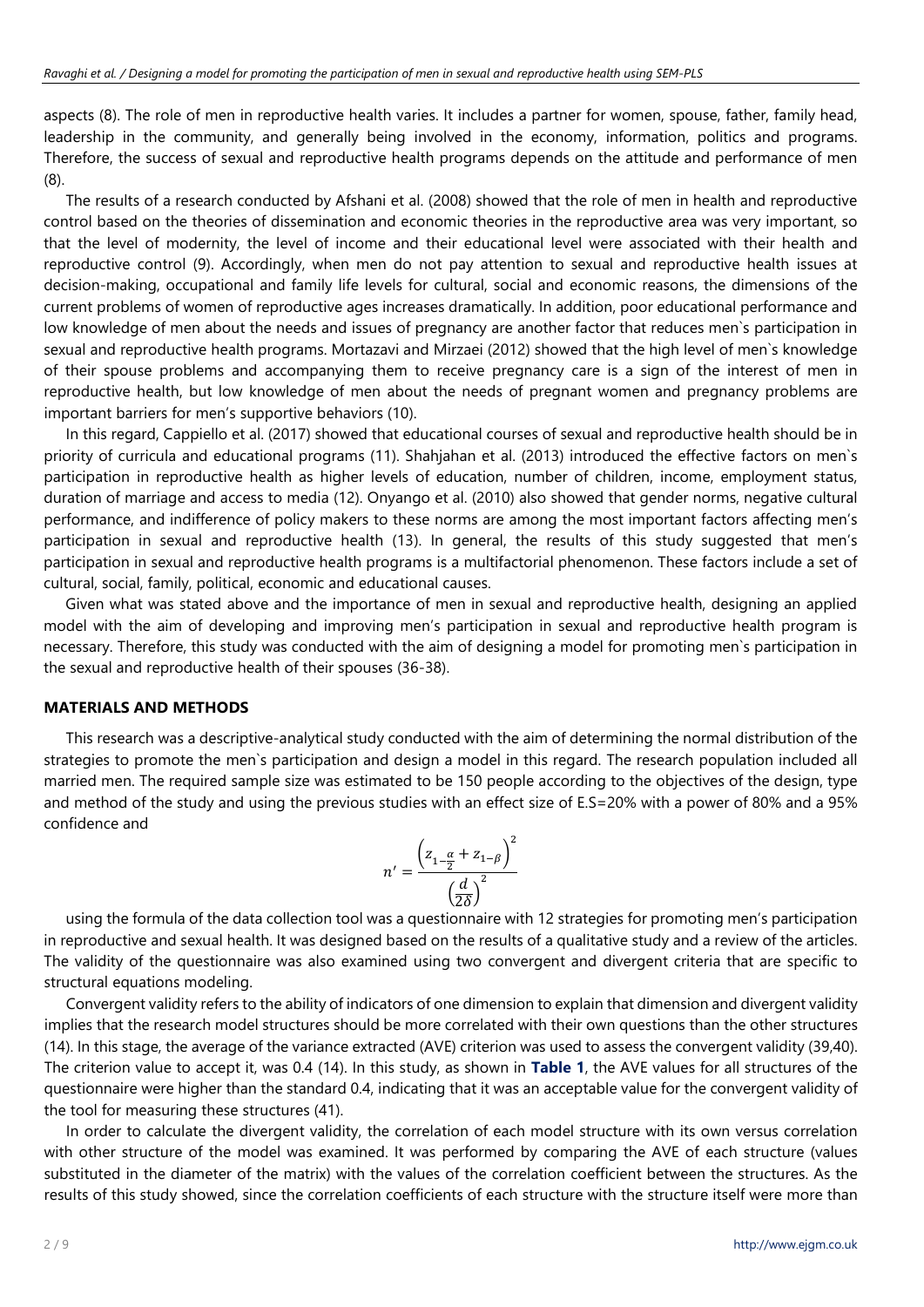| <b>Table 1:</b> Average of variance extracted (AVE) for questionnaire structures (convergent validity) |                                                          |                                                          |                       |                            |                                                                                 |  |  |
|--------------------------------------------------------------------------------------------------------|----------------------------------------------------------|----------------------------------------------------------|-----------------------|----------------------------|---------------------------------------------------------------------------------|--|--|
|                                                                                                        | <b>Reforming and</b><br>promoting<br>educational systems | <b>Adopting</b><br>appropriate health<br>system policies | Government<br>support | Socio-cultural<br>policies | <b>Promotion of men's</b><br>participation in reproductive<br>and sexual health |  |  |
| <b>Average of variance</b><br>extracted (AVE)                                                          | 0.56                                                     | 0.65                                                     | 0.71                  | 0.72                       | 0.80                                                                            |  |  |

#### **Table 1:** *Average of variance extracted (AVE) for questionnaire structures (convergent validity)*

**Table 2:** *Matrix of squared AVE and correlation coefficients of the questionnaire structures (divergent validity)*

|                                                                                 | <b>Reforming and</b><br>promoting<br>educational system | <b>Adopting</b><br>appropriate health<br>system policies | Government<br>support | Socio-cultural<br>policies | <b>Promotion of men's</b><br>participation in reproductive<br>and sexual health |
|---------------------------------------------------------------------------------|---------------------------------------------------------|----------------------------------------------------------|-----------------------|----------------------------|---------------------------------------------------------------------------------|
| <b>Reforming and promoting</b><br>educational system                            | 0.748                                                   |                                                          |                       |                            |                                                                                 |
| Adopting appropriate health<br>system policies                                  | 0.591                                                   | 0.806                                                    |                       |                            |                                                                                 |
| <b>Government support</b>                                                       | 0.7                                                     | 0.531                                                    | 0.842                 |                            |                                                                                 |
| Socio-cultural policies                                                         | 0.667                                                   | 0.461                                                    | 0.679                 | 0.848                      |                                                                                 |
| <b>Promotion of men's</b><br>participation in reproductive<br>and sexual health | 0.889                                                   | 0.757                                                    | 0.872                 | 0.833                      | 0.894                                                                           |

**Table 3:** *Calculation of Cronbach's Alpha and Composite Reliability for research tool measuring the structures*

|                                                                    | (Cronbach's Alpha) | (Composite Reliability) |
|--------------------------------------------------------------------|--------------------|-------------------------|
| Reforming and promoting educational system                         | 0.74               | 0.83                    |
| Adopting appropriate health system policies                        | 0.74               | 0.85                    |
| Reforming and promoting educational system                         | 0.61               | 0.83                    |
| Socio-cultural policies                                            | 0.81               | 0.88                    |
| Promotion of men's participation in reproductive and sexual health | 0.85               | 0.90                    |

the correlation coefficient of the structures with each other, the divergent validity of the model was confirmed. The results of this study are shown in **Table 2**. In order to evaluate the reliability of the questionnaire, "partial least squares (PLS)" method was used.

In partial least squares method, reliability was measured by two criteria: 1) Cronbach's alpha and 2) composite reliability (CR). In fact, the Cronbach's alpha coefficient indicates the ability of questions to explain their dimensions accurately. In addition, composite reliability determines the level of correlation between the questions of one component (15). In general, the Cronbach's alpha and the composite reliability coefficient above 0.6 represent an acceptable reliability of measurement tools (15). In this study, the Cronbach's alpha coefficients and composite reliability for all structures were more than the standard value of 0.6, which indicated the reliability of the tool for measuring this structure. **Table 3** shows the results of these investigations.

To determine the normal distribution of strategies for promoting men's participation in reproductive and sexual health areas, SPSS version 20 software and one-sample T test were used. Moreover, using the Smart-PLS Structural Equation Modeling Software, the proposed model was designed to promote men`s participation in the reproductive and sexual health area, and its qualitative fit was calculated (42).

#### **RESULTS**

The results of this study showed that all strategies for promoting men`s participation, except for "maximum use of religious capacities", had normal distribution. **Table 4** shows the results of this investigation.

After calculating the normal distribution of strategies, the model of promotion of men`s participation in reproductive and sexual health was designed using the structural equation model with the help of Smart PLS software, and the observed and latent variables of the model were identified. In addition, in this study, path coefficients and factor loads to determine the direction of the effect of latent independent variables of the model (reforming and promoting educational systems, adopting appropriate health system policies, government support, and socio-cultural policies) on the latent dependent variable of the model "men`s participation in the reproductive and sexual health " was calculated. As the results of the model show, the variance explained by the latent variable of men`s participation in the reproductive and sexual health was explained by latent independent variables by 0.999. The path coefficients was 0.325 for the variable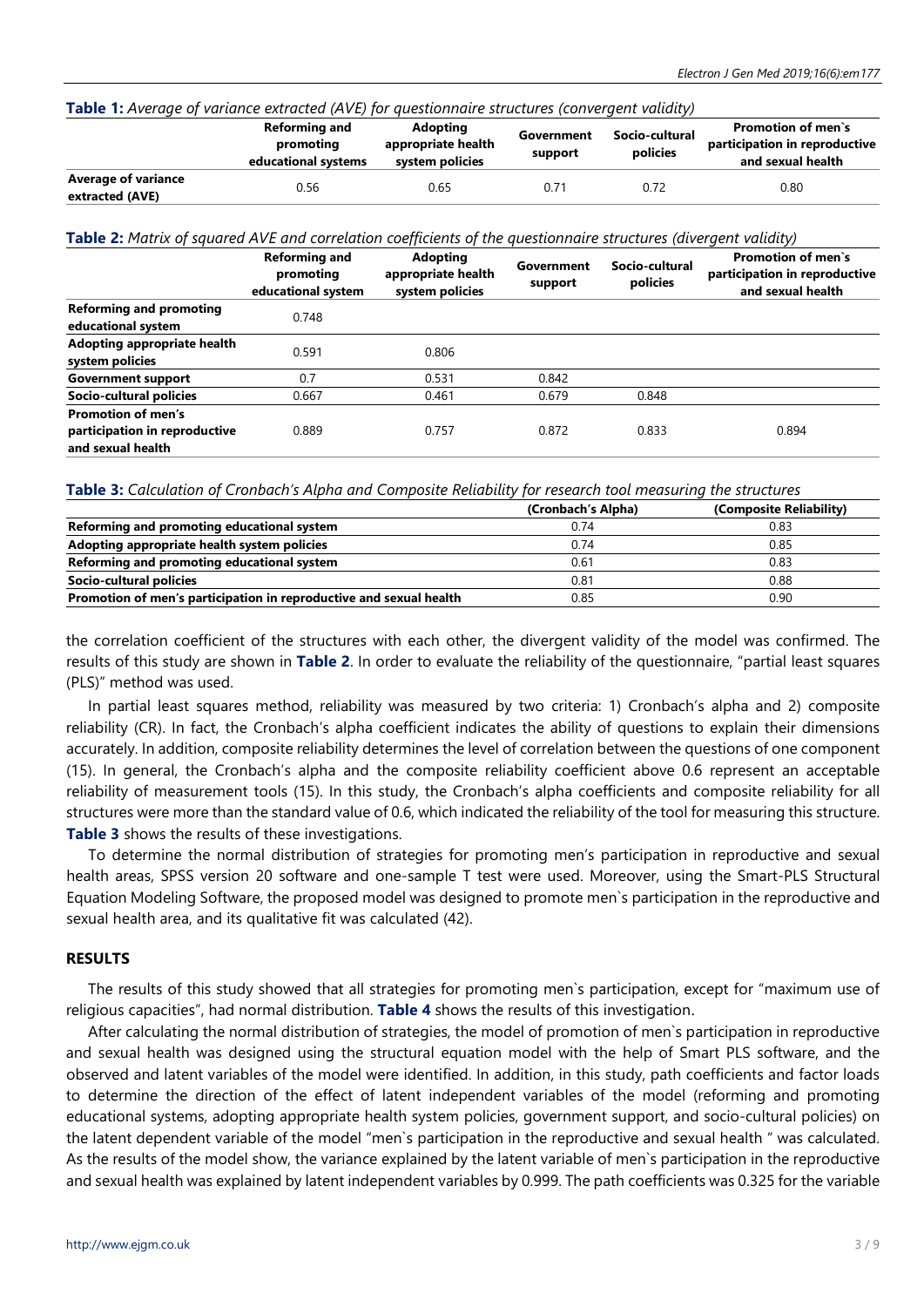Table 4: One-sample t-test for the calculation of the normal distribution of strategies for promoting men's participation in *the reproductive and sexual health area*

|                                                         |                                                                                            | Test Value = 6 |                           |          |                   |
|---------------------------------------------------------|--------------------------------------------------------------------------------------------|----------------|---------------------------|----------|-------------------|
|                                                         | Strategies for promoting men's participation in reproductive and sexual health area        | Df             | Mean<br><b>Difference</b> |          | Sig<br>(2-tailed) |
| <b>Reforming and</b><br>promoting educational<br>system | Education in educational centers                                                           | 149            | 12.85                     | 49.47    | 0.000             |
|                                                         | Education at work environment                                                              | 149            | 8.76                      | 40.81    | 0.000             |
|                                                         | Maximum use of religious capacities<br>Public participation                                | 149            | 0.12                      | 0.71     | 0.479             |
|                                                         | Maximum use of religious capacities<br>Public participation                                | 149            | 1.46                      | 11.45    | 0.000             |
| <b>Adopting appropriate</b><br>health system policies   | Providing the appropriate conditions and reforming the infrastructure of<br>health centers | 149            | 1.94                      | 14.21    | 0.000             |
|                                                         | Protecting the men health as a necessity for promoting their<br>participation              | 149            | 1.7                       | 13.11    | 0.000             |
|                                                         | Evaluation and research in health system                                                   | 149            | $-1.8$                    | $-27.18$ | 0.000             |
| <b>Government support</b>                               | Employment for men                                                                         | 149            | $-2.37$                   | $-28.49$ | 0.000             |
|                                                         | Approving the rules facilitating the men's participation                                   | 149            | 1.84                      | 15.82    | 0.000             |
| Socio-cultural policies                                 | Removing the cultural barriers                                                             | 149            | 1.74                      | 13.79    | 0.000             |
|                                                         | Creating supportive space in community                                                     | 149            | 6.29                      | 37.27    | 0.000             |
|                                                         | Empowerment of women                                                                       | 149            | 5.43                      | 30.33    | 0.000             |



**Figure 1:** *Proposed model for promoting men`s participation in reproductive and sexual health*

of reforming and promoting the educational systems, 0.310 for adopting appropriate health system policies", 0.271 for government support and 0.281 for social-cultural policies.

The factor load of the observed variables and their indirect effect on each other was also calculated in this study. Additionally, the significance of path coefficients and factor loads of the model was calculated. The results of this investigation showed that the t values of the path lines and the lines related to the factor loads between the model variables were more than the standard value of 2.58, so they were significant at the level of 0.01. **Figures 1** and **2** show the proposed model for promoting men`s participation in the reproductive and sexual health area and its significance.

The results of examining the model quality showed that according to the positive values of the CV-Redundancy index and the CV-Communality index, the structural model for all variables had a good quality and significant fit. **Figure 3** shows the results of the quality and significance fit of the model.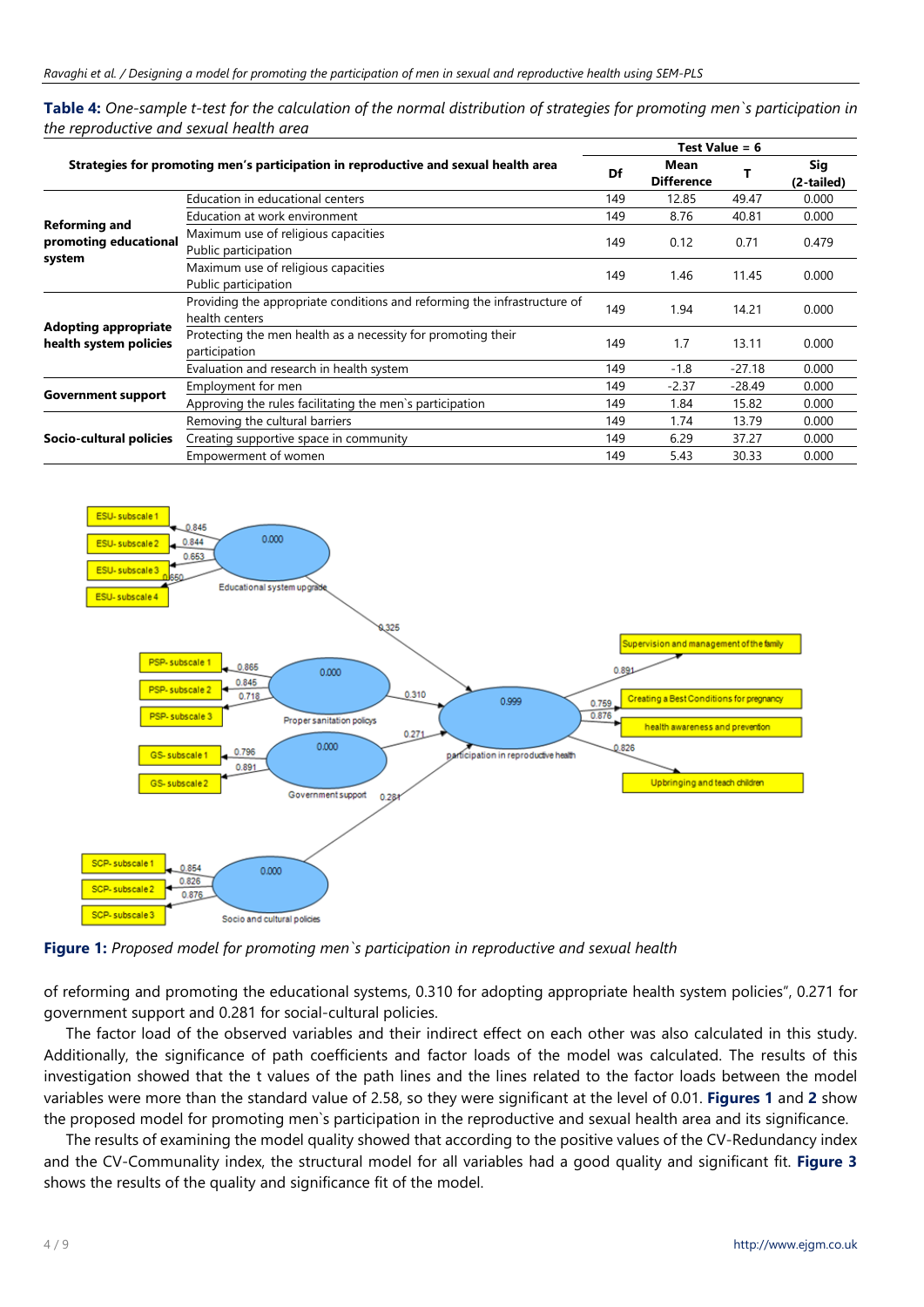

Figure 2: Calculation of the significance of path coefficients and factor loads of the model of promoting male participation *in the reproductive and sexual health area*



**Figure 3:** *The results of the quality and significance fit of the model*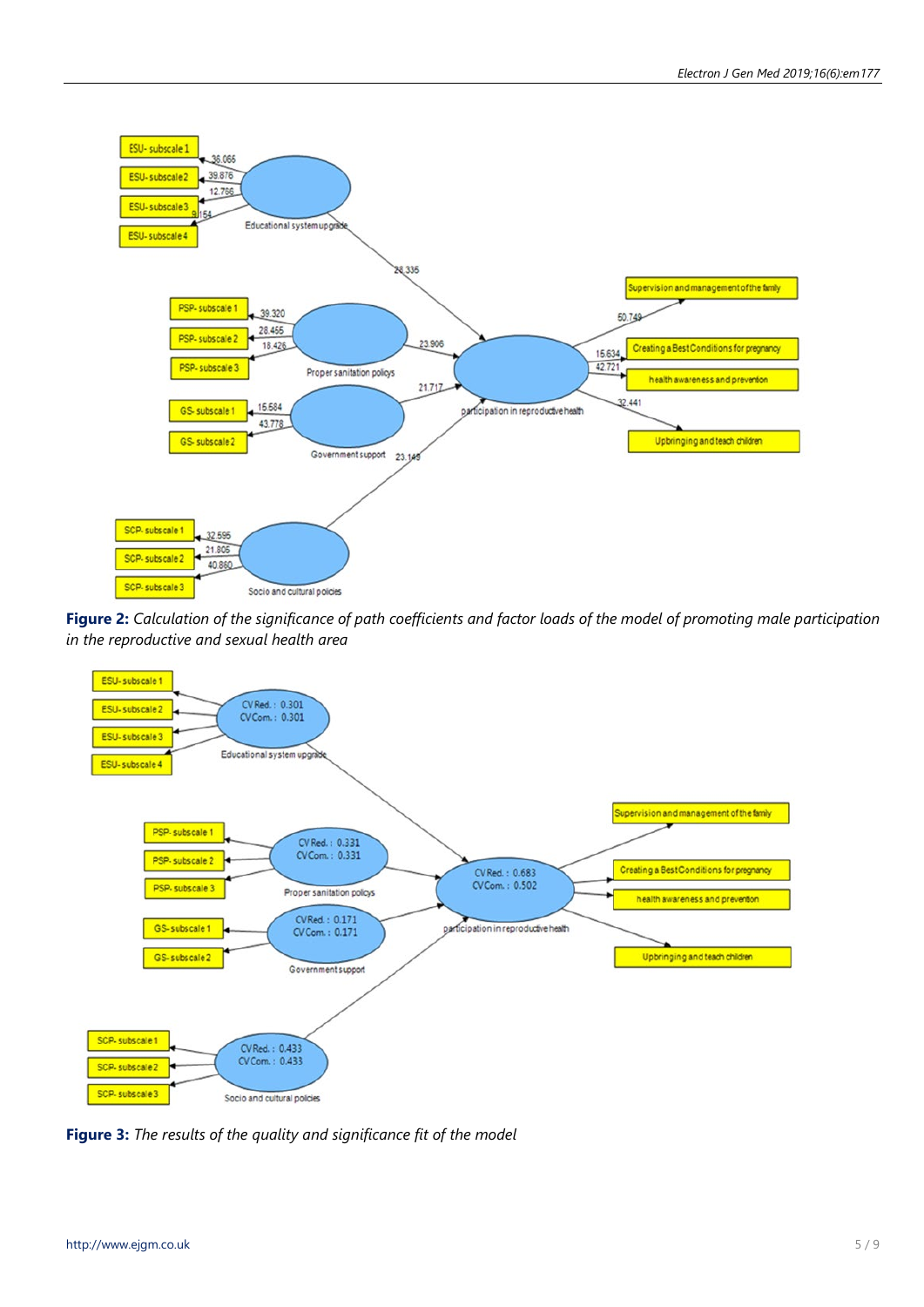### **DISCUSSION**

Given what was stated in this study, we can provide the conditions for better male participation in sexual and reproductive health by reforming the educational systems. These results were in line with the results of other studies in the area of educating the men's participation skills in sexual and reproductive health (7,8,11,16-19). In explaining this result, it can be said that the establishment of such an educational system will ensure that men acquire the skills necessary for the sexual and reproductive health and can make an effort to protect the health of the mother and the child by appropriate mechanisms. Additionally, men gain many profits by reforming educational programs. Some of these benefits include gaining knowledge on women's behavior and feelings during pregnancy and communication sensitivities of this period, increasing knowledge of pregnancy, identifying future health needs, identifying experiential and educational requirements for marital relationships, and identification of educational needs that lead to better quality and better health of their marital relationships. Moreover, the results of this study were in line with the results of the study conducted by Conen et al. (19) as it emphasized that providing education to men would lead to an improved relationship between a man and his wife and it would lead to increased care of sexually transmitted infections, sexual intercourse, immunization, and so on.

With regard to "adopting appropriate health system policies", the results of this research showed that using three categories of providing appropriate conditions and infrastructure for health centers, protecting the health of men as a necessity for promoting their participation and evaluating and researching in the health system, it is possible to increase the men's participation in sexual and reproductive health. This result was consistent with that of research conducted by Mortazavi and Mirzaei (10), Molani (20), Occhico et al. (21), and Mortazavi (22). In explaining this result, as Mortazavi reported with regard to the impact of health infrastructure such as shortage of manpower, shortage of space on the lack of participation of men in sexual and reproductive health centers (10,22) and with regard to the importance of mental and physical health of men as a requirement for participation in sexual and reproductive health (23-26) and given the importance of conducting comprehensive research on the sexual and reproductive health in the health system (7,27), it can be stated that the adoption of new and effective health policies in the areas of developing physical infrastructure, scientific and research infrastructure, and focusing on protecting the general health of men are effective steps to promote men's participation in sexual and reproductive health. Hence, reforming health policies, such as infrastructure development and increasing opportunities is expected to be a driving force to increase the men`s participation in sexual and reproductive health.

With regard to the theme of "government support," the results of this study showed that using the two categories of job creation for men and approving the rules to facilitate men`s participation could provide the conditions for continued participation of men in sexual and reproductive health. This result was consistent with other research results (9-29,21- 28,30). The results of this study suggested that governments can motivate men to participate in sexual and reproductive health with a variety of public policies, such as regulatory and distributional policies in the area of improving the economic status and income levels as well as approving the rules and regulations in the health sector (43). In fact, the health system consists of components that are related to each other and their composition affects the health of the people. In this regard, government is one of the essential components playing key role in the community health (31), so that there is a positive relationship between public policies and the quality of government policies and between democracy and indicators and outcomes of health policies (32). Hence, it is expected that government can increase the men's participation in sexual and reproductive health with its appropriate and timely policies. Therefore, it is essential that the government provide job and financial security for men by creating job for them in order to develop the health programs related to men's participation in sexual and reproductive health. It is also expected that government can take steps to facilitate and implement the designed programs for men`s participation in sexual and reproductive health by the rules passed by Health Ministry.

With regard to the theme of "social-cultural policies", the results of this study showed that using the three categories of removing men cultural barriers, creating a supportive space in society, and empowerment of women, it is possible to enhance the men`s participation in sexual and reproductive health. This result was consistent with that of other studies (10,13,18,22,33). The results of this study suggested that reproductive health is an issue with high cultural and social sensitivity and any policy and planning for the participation of men in the sexual and reproductive health requires paying attention to cultural and social characteristics of the target groups. In fact, none of the health programs related to men`s participation in the sexual and reproductive health will be realized without considering the socio-cultural context conditions and without providing the appropriate cultural conditions. Therefore, it can be stated that the cultural priorities and social factors direct the strategies of men`s participation in sexual and reproductive health. In general, the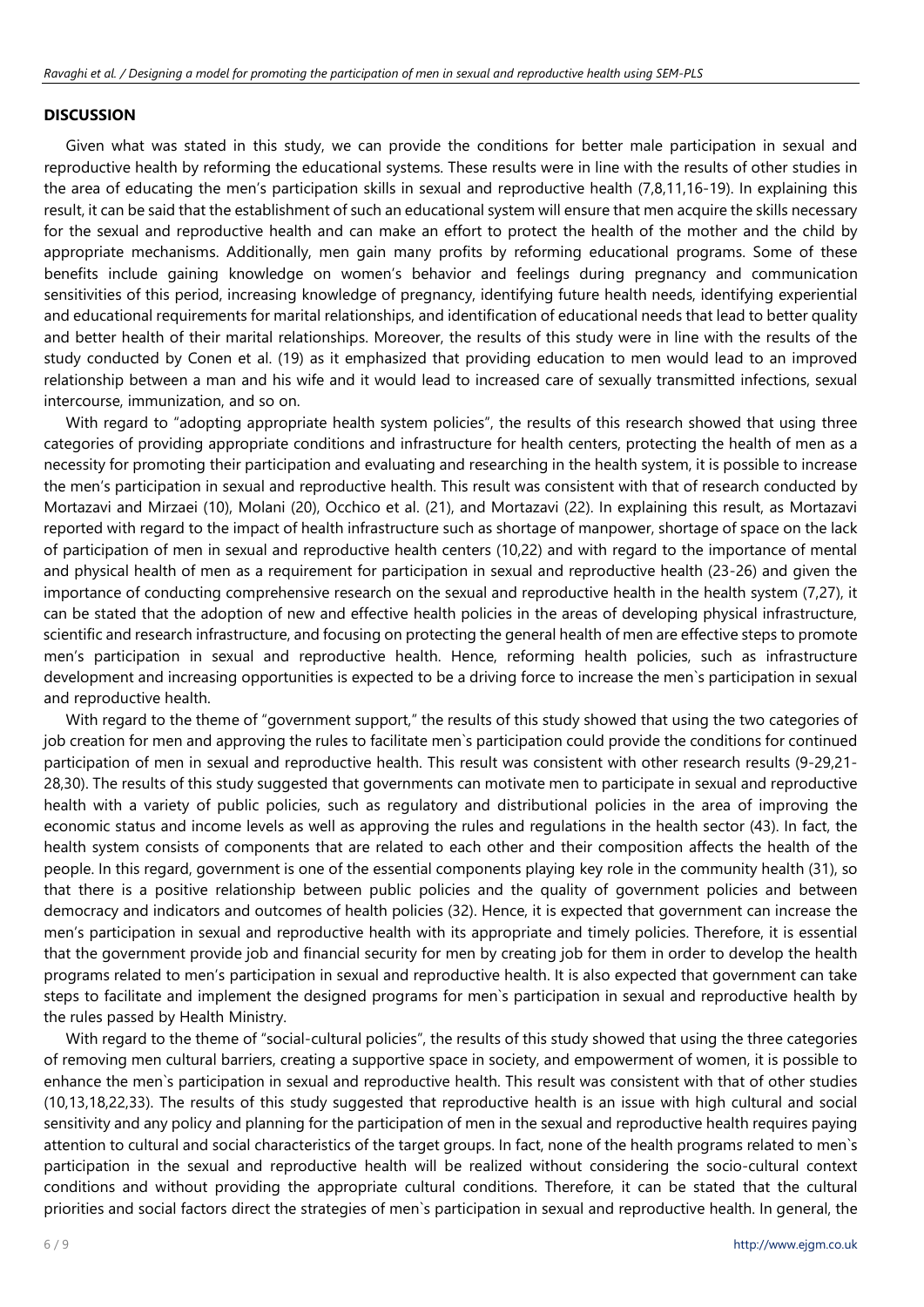results of structural equation analysis showed that the model presented in this study had a significant and acceptable fit (47). The results of this analysis showed that among all identified dimensions or themes, reforming educational systems, adoption of appropriate health system policies, government support, and socio-cultural policies had a significant and strong relationship with the participation of men in sexual and reproductive health. These results, consistent with other results of other studies (7,10,12,13,18,19,21,22,33,34), showed that it is possible to promote men`s participation in sexual and reproductive health using an integrated designed program, focusing on reforming the educational systems, adopting appropriate health system policies, government support, and socio-cultural policies (44). Therefore, it is expected that the model presented in this study can enhance men`s participation in sexual and reproductive health areas including the participation of men in providing safe cares for mothers, prevention of violence against women, counseling on the formation of high-risk sexual behaviors, education on gender equality, protecting the reproductive health of self and spouse, and so on (45).

# **CONCLUSION**

According to the results of this study, it is expected to inform those who are responsible for reproductive health policy-making in order to make appropriate decisions in their programs that help to eliminate the barriers of men's participation in reproductive health. It also informs the high-level decision makers to decide how and where to focus their efforts and resources so that they can maximize the participation of men in the sexual and reproductive health. In addition, one of the important features of this study is its comprehensiveness as it considers all dimensions and components related to men's participation in reproductive health, increasing the possibility of integrating the designed model in the health system of Iran.

#### **ETHICAL CONSIDERATIONS**

Due to high cultural sensitivity of the sexual and reproductive health issue in the studied population, informed consent was taken from all participants and they were ensured that their personal information would remain confidential. In addition, the permission to conduct this research was obtained by Ethics Committee of the University under the code of IR.Tums.VCR.1395.1044.

#### **ACKNOWLEDGEMENT**

Authors of this article appreciate Research Deputy of Tehran University of Medical Sciences and Health Services as well as all those who participated in this study.

#### **REFERENCES**

- 1. AbouZahr C, Vaughan JP. Assessing the burden of sexual and reproductive ill-health: questions regarding the use of disability-adjusted life years. Bulletin of the World Health Organization, 2000;78:655-66.
- 2. Salehin M. Modeling Tribal Women's Reproductive Health in India: A Theoretical Perspective. Social Development Issues, 2016;38(3):1-17.
- 3. Glasier A, Gülmezoglu AM, Schmid GP, Moreno CG, Van Look PF. Sexual and reproductive health: a matter of life and death. The Lancet, 2006;368(9547):1595-607.
- 4. Browner CH, Root R. Cultural Contexts of Reproductive Health. In: Quah SR, editor. International Encyclopedia of Public Health (Second Edition). Oxford: Academic Press; 2017. p. 187-90. [https://doi.org/10.1016/B978-0-12-](https://doi.org/10.1016/B978-0-12-803678-5.00094-1) [803678-5.00094-1](https://doi.org/10.1016/B978-0-12-803678-5.00094-1)
- 5. Hadi M. Historical development of the global political agenda around sexual and reproductive health and rights: A literature review. Sexual & Reproductive Healthcare, 2017;12:64-9. <https://doi.org/10.1016/j.srhc.2017.03.005> PMid:28477934
- 6. Coleman-Minahan K. The socio-political context of migration and reproductive health disparities: The case of early sexual initiation among Mexican-origin immigrant young women. Social science & medicine, 2017;180:85- 93. <https://doi.org/10.1016/j.socscimed.2017.03.011> PMid:28324794 PMCid:PMC5452611
- 7. Alimoradi Z, Simbar M. Male Involvement in Reproductive and Sexual Health: A Systematic Review of Iranian Literature. Hakim, 2014;17(3):222-09.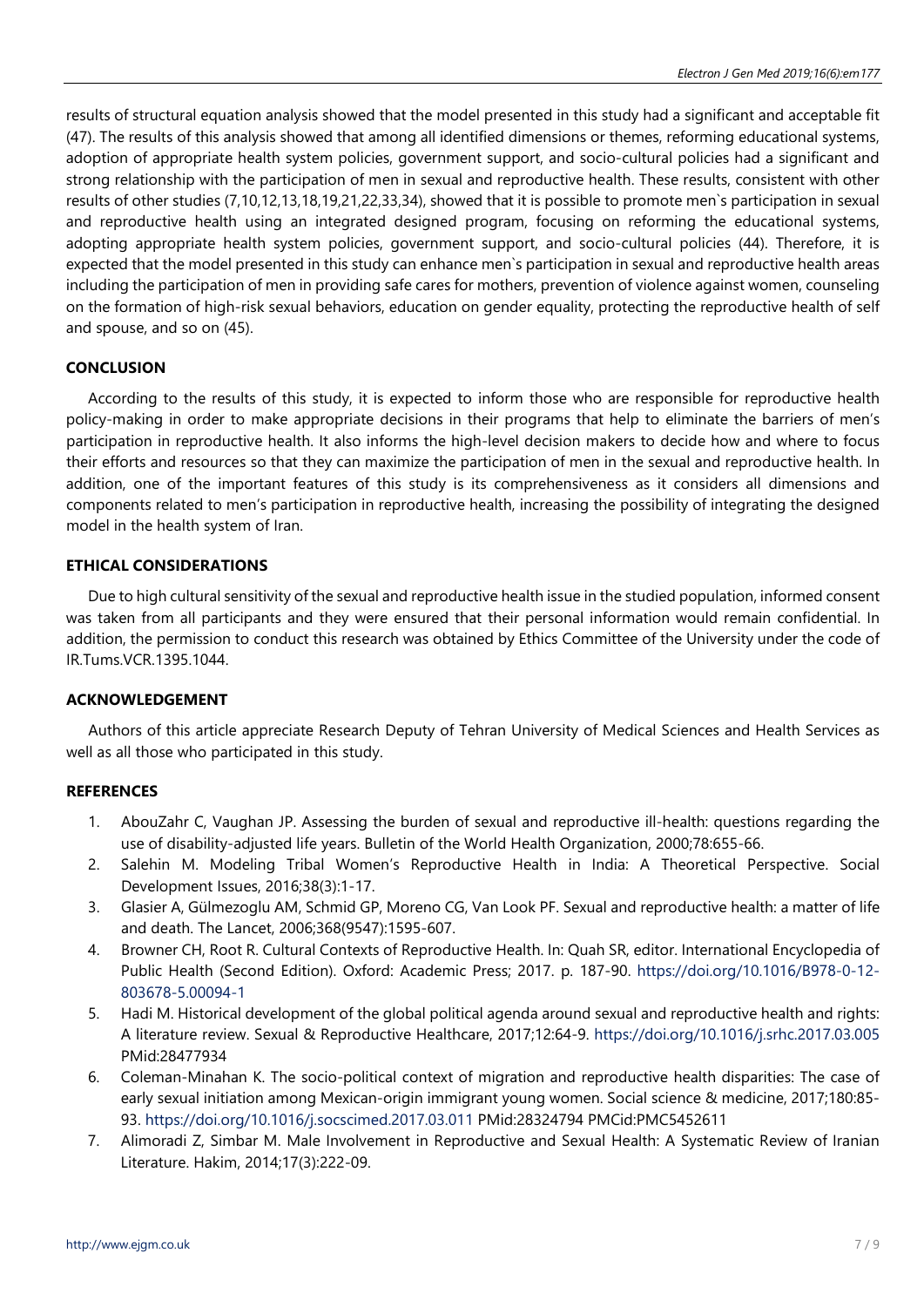- 8. Niazi M, Akhavan-Akbari P. The role of men in promoting reproductive health services. In: Sciences TSCoAUoM, editor. 3th Student Congress of Ardabil University of Medical Sciences; Ardabil University of Medical Sciences - Shahid Moghaddam Conference Hall. March 1, 2012.
- 9. Afshani S, Askarinadoshan A, Zarehshaabadi A, Fazelnajafabadi S. The role of men in family planning and fertility control in Yazd. Social Welfare Quarterly, 2008;7(27):29-51.
- 10. Mortazavi F, Mirzaii K. Reason of, barriers to, and outcomes of husbands' involvement in prenatal and intrapartum care program based on midwives' experiences: A qualitative study. Journal of Arak University of Medical sciences, 2012;15(1):104-15.
- 11. Cappiello J, Coplon L, Carpenter H. Systematic review of sexual and reproductive health care content in nursing curricula. Journal of Obstetric, Gynecologic & Neonatal Nursing, 2017;46(5):e157-e67. <https://doi.org/10.1016/j.jogn.2017.04.132> PMid:28654768
- 12. Shahjahan M, Mumu SJ, Afroz A, Chowdhury HA, Kabir R, Ahmed K. Determinants of male participation in reproductive healthcare services: a cross-sectional study. Reproductive health, 2013;10(1):27. <https://doi.org/10.1186/1742-4755-10-27> PMid:23680449 PMCid:PMC3663737
- 13. Onyango MA, Owoko S, Oguttu M. Factors that influence male involvement in sexual and reproductive health in western Kenya: a qualitative study. African journal of reproductive health, 2010;14(4).
- 14. Campbell DT, Fiske DW. Convergent and discriminant validation by the multitrait-multimethod matrix. Psychological bulletin, 1959;56(2):81. <https://doi.org/10.1037/h0046016>
- 15. Peterson RA, Kim Y. On the relationship between coefficient alpha and composite reliability. Journal of Applied Psychology, 2013;98(1):194. <https://doi.org/10.1037/a0030767> PMid:23127213
- 16. Goshtasebi A, Azin S. Sex education programs: Necessity and ethical considerations. Journal of Medical Ethics and History of Medicine, 2013;5(8):19-0.
- 17. Cliquet RL, Thienpont K. Population and development: A message from the Cairo conference: Springer Science & Business Media; 2013.
- 18. Simbar M, Nahidi F, Ramezankhani A. Fathers' educational needs about perinatal care: A qualitative approach. Hakim Research Journal, 2009;12(2):19-31.
- 19. Kunene B, Beksinska M, Zondi S, Mthembu N, Mullick S. Involving men in maternity care South Africa. 2004. <https://doi.org/10.31899/rh4.1204>
- 20. Mullany BC. Barriers to and attitudes towards promoting husbands' involvement in maternal health in Katmandu, Nepal. Social science & medicine, 2006;62(11):2798-809. <https://doi.org/10.1016/j.socscimed.2005.11.013> PMid:16376007
- 21. Okechukwu O, Adegbenro C, Moses O, Amos O, Olanrenwaju O. Men's involvement in safe motherhood. J Turkish-Germany Gynecol Assoc. 2007;8:240Á6.
- 22. Mortazavi F, editor The study of male involvement in prenatal care in Shahrod and Sabzevar. The First International & 4th National Congress on health Education & Promotion, 2011. Tabtiz University of medical sciences.
- 23. Reddy A, Parikh MJ, Gabrielson AT, Sikka SC. Chapter 33 Environmental Health Policy Regarding Men's Reproductive and Sexual Health. In: Sikka SC, Hellstrom WJG, editors. Bioenvironmental Issues Affecting Men's Reproductive and Sexual Health. Boston: Academic Press; 2018. p. 515-29. [https://doi.org/10.1016/B978-0-12-](https://doi.org/10.1016/B978-0-12-801299-4.00033-5) [801299-4.00033-5](https://doi.org/10.1016/B978-0-12-801299-4.00033-5) PMid:30152889 PMCid:PMC6431255
- 24. Rowland DL, McNabney SM, Mann AR. Sexual Function, Obesity, and Weight Loss in Men and Women. Sexual Medicine Reviews, 2017;5(3):323-38. <https://doi.org/10.1016/j.sxmr.2017.03.006> PMid:28456610
- 25. La J, Roberts NH, Yafi FA. Diet and Men's Sexual Health. Sexual Medicine Reviews. 2018;6(1):54-68. <https://doi.org/10.1016/j.sxmr.2017.07.004> PMid:28778698
- 26. Prestage G, Hammoud M, Jin F, Degenhardt L, Bourne A, Maher L. Mental health, drug use and sexual risk behavior among gay and bisexual men. International Journal of Drug Policy. 2018;In Press. <https://doi.org/10.1016/j.drugpo.2018.01.020> PMid:29429865
- 27. Andrasfay T. Reproductive Health-Care Utilization of Young Adults Insured as Dependents. Journal of Adolescent Health, 2018;62(5):570-6. <https://doi.org/10.1016/j.jadohealth.2017.11.295> PMid:29415821 PMCid:PMC5930054
- 28. Sekhavati E, Rahimian-Boogar M, Khodadoost M, Afkari R. Explaining Relation between Self-controlling and Child Parenting Styles and Psychological welfare of High School Students. The AYER, 2015;2:406-25.